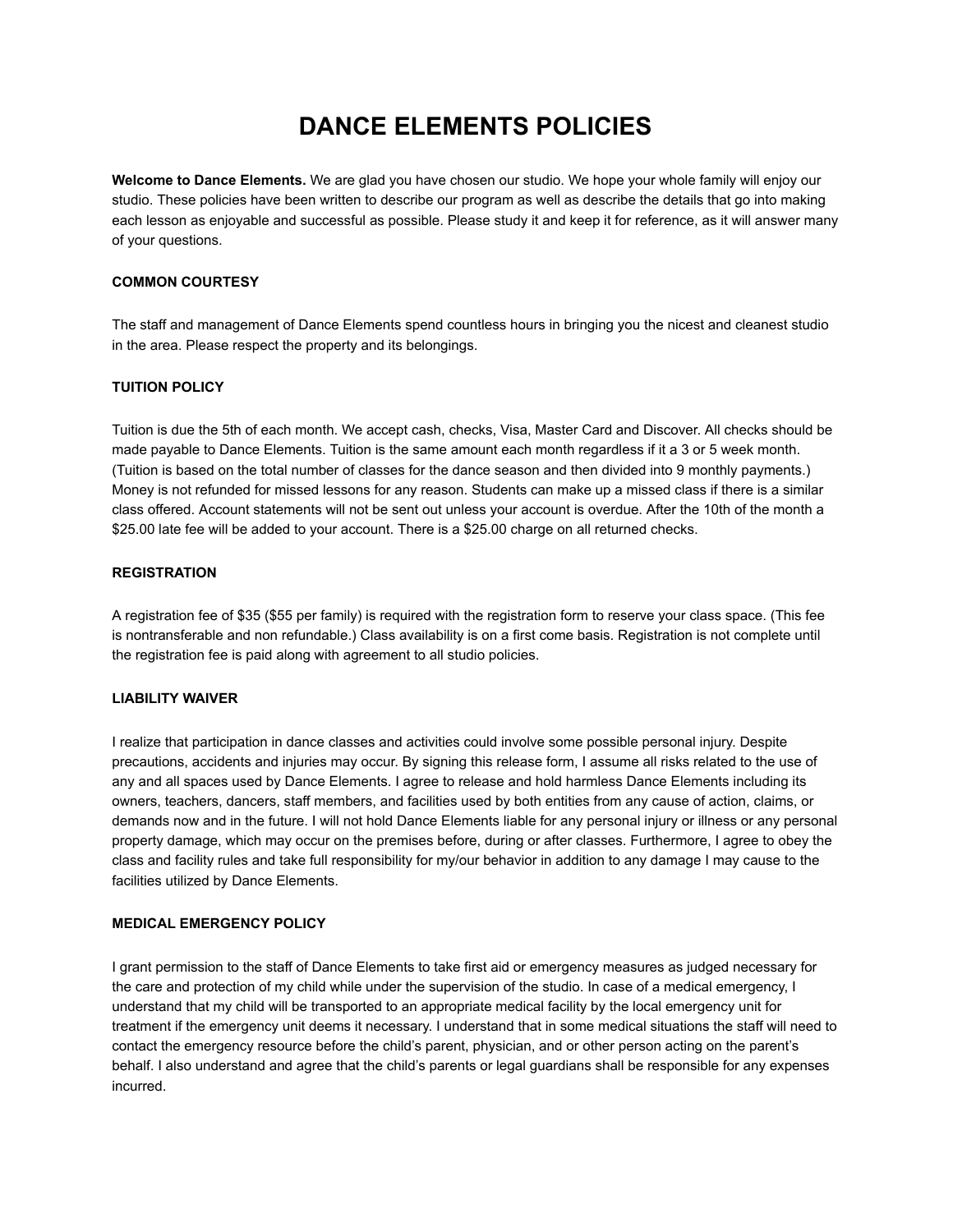### **MISSED CLASS POLICY**

If a student misses a class it can be made up during the month in which they were absent. Missed classes can be made up in order to satisfy the end of the year "Perfect Attendance Award." No refund will be given for missed classes.

If circumstances arise that cause in-studio classes to not be an option Dance Elements will offer Remote Dance Class at a 25% discount for the duration of remote classes. If you choose to drop during this time you will have to re-enroll/re-register. Your dancer's spot will not be saved once you drop and you will have to pay the registration fee to re-enroll.

If your dancer misses 4 or more classes in the spring semester (January – May) they will not be allowed to participate in Recital. This is out of respect for the other dancers and teachers that work diligently week after week to make the performance a success.

## **WITHDRAWAL POLICY**

Any registration changes or withdrawals from classes must be communicated via the studio Drop Form. Your dancer will not be dropped until we receive a completed drop form and your account will remain active/incur charges until the Drop Form is completed. You are responsible for tuition until the first of the month following receipt of the Drop Form. Tuition will not be refunded if notice is given mid-month.

## **BAD WEATHER POLICY**

If at any time it is necessary to cancel lessons due to bad weather such as snow and ice, we will send out an email and post it on social media. If Pflugerville Schools are closed for after-school activities we will also close the dance studio. There will be no reduction of tuition. Dance Elements will make every effort to reschedule all classes cancelled due to bad weather.

# **RECITAL DVDS & FLOWERS**

Videos and cameras will not be allowed inside the performing arts center during the recital. Dance Elements will produce a professional video; the recital and DVD order forms will be available prior to the event. There will also be an order form to purchase recital flowers in advance. You can pay for the flowers in advance and pick them up for your dancer the day of the recital.

### **COSTUME POLICY**

Costumes will be ordered through the studio and deposits will be due in November. Costume deposits range from \$65-\$75 per costume. Costume Fees are non-refundable as per the costume company policies.

# **RECITAL POLICY**

Each family will be responsible for a recital fee in March. This fee goes toward the costs of facility rental, stagehands, and scenery expenses. Each family will receive 4 tickets with their recital fee; additional tickets will be available for purchase in May and the day of the event.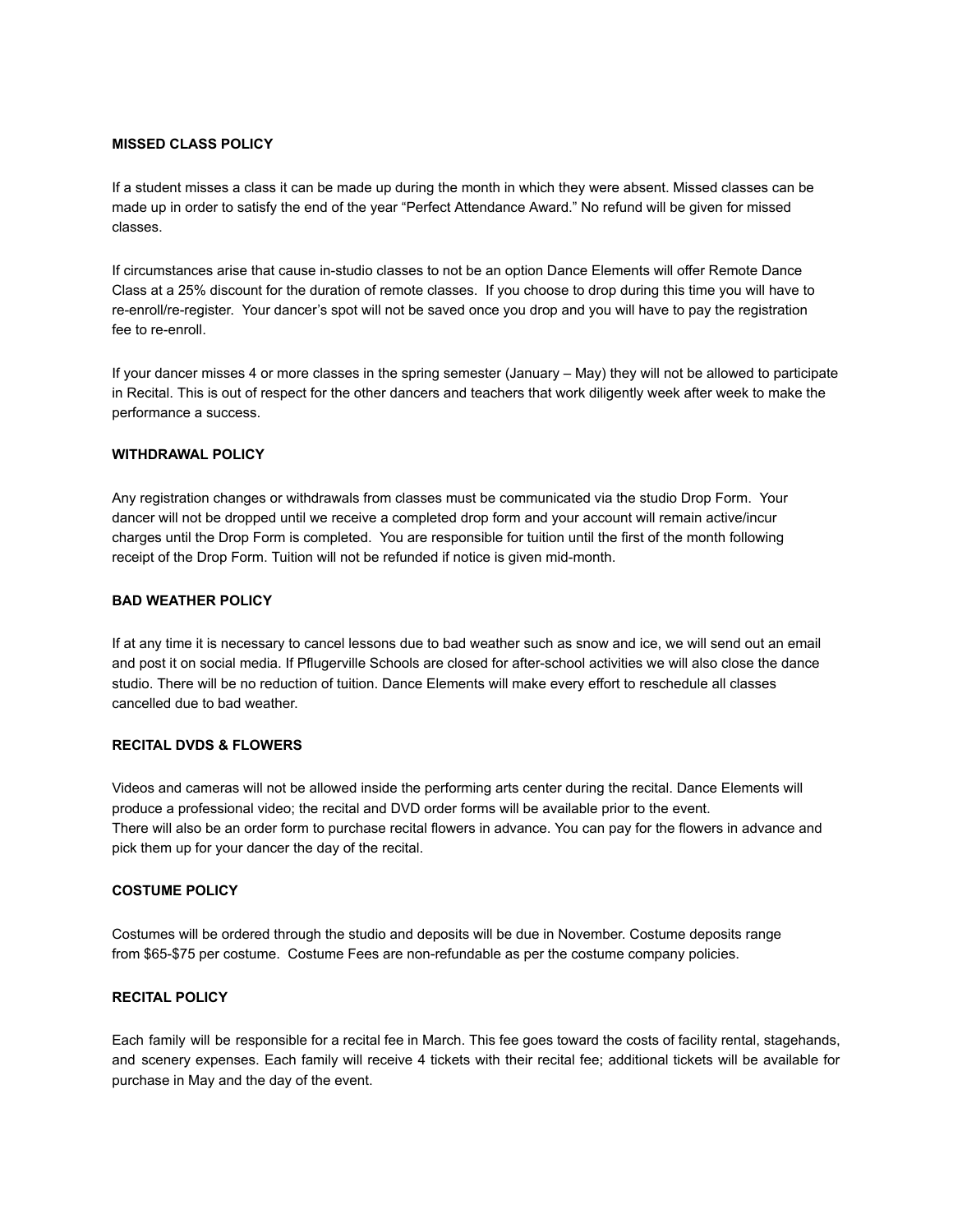All studio fees must be paid in full or your child will not be permitted to participate in the recital. We encourage the entire family to attend.

## **OBSERVING CLASSES**

We have a dance cam that allows parents to view classes from any electronic device. Our waiting room will be closed until further notice so we encourage all parents to set up a dance cam account to view their dancer in class.

# **ATTENDANCE POLICY**

Attendance is taken at the beginning of each class. It is important that your child attends dance class every week. Good attendance is imperative, as absences and tardiness can hold back an entire class, and the studio cannot jeopardize its responsibilities to the rest of the class for one student.

If your dancer misses 4 or more classes in the spring semester (January – May) they will not be allowed to participate in Recital. This is out of respect for the other dancers and teachers that work diligently week after week to make the performance a success.

A "Perfect Attendance" award will be given to those students who do not miss more than one lesson all year. Students have to have attended class from the beginning of the season.

# **DRESS CODE POLICY**

Each class will have a specified dress code per the dress code policy. You can order dancewear that fits the policy at www.curtaincallforclass.com.

General Guidelines:

-All short hair must be secured back off the face. All long hair must be secured in a ponytail, bun, or braid.

-Absolutely no T-shirts, shorts of any kind, or jeans permitted.

-Shorts must be Dance Elements Shorts or Dance Shorts. No Soccer shorts.

-Proper shoes must be worn to all classes.

-Please keep jewelry to a minimum. Long earrings and dangling bracelets can easily get caught.

-No ribbons in tap shoes; replace with tap ties (can be purchased at the studio)